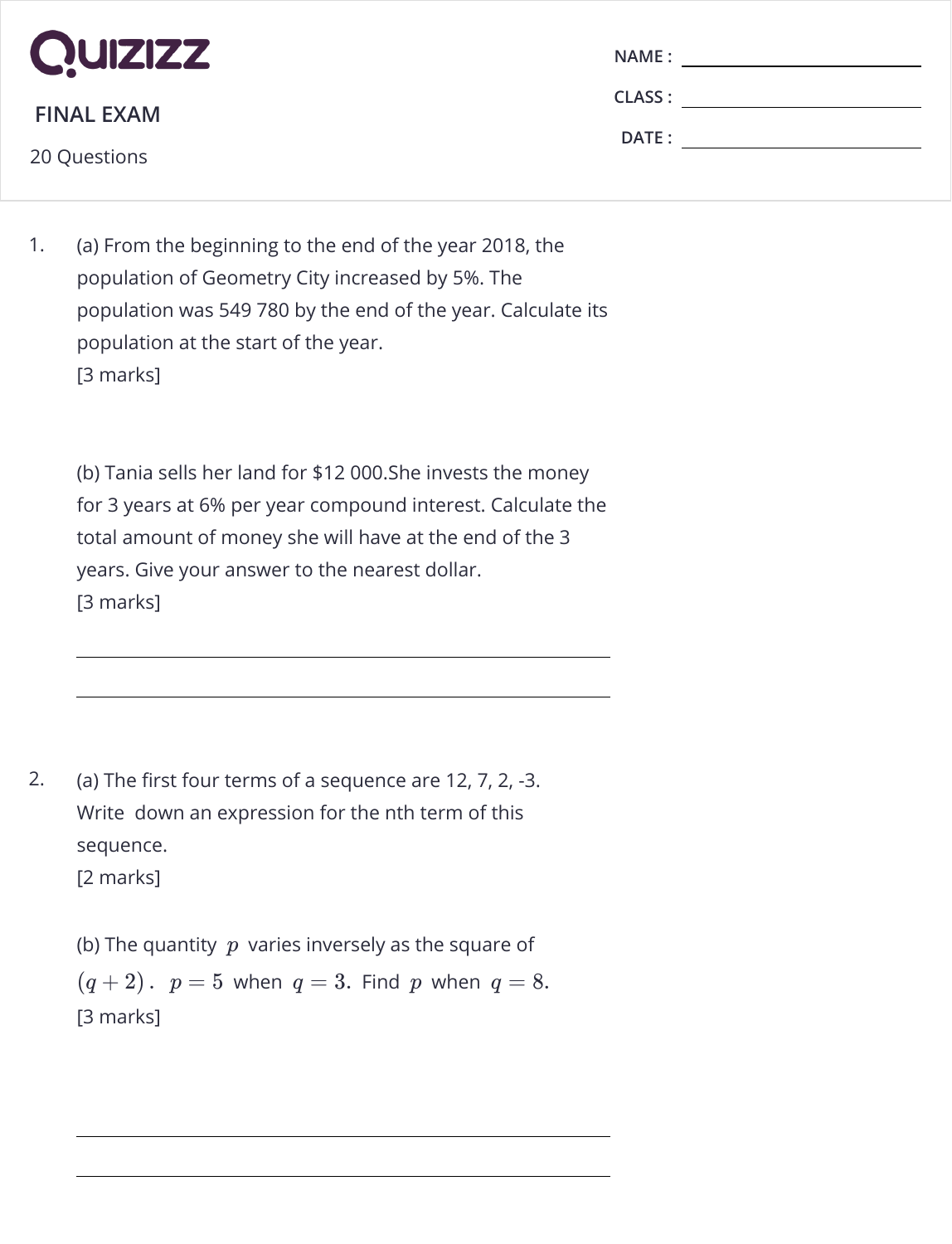

The number of hours that a group of 80 students spent using a computer in a week was recorded.The results were shown by the cumulative frequency curve.

Use the graph and write down the:(a) median, Q1 and IQR; [4 marks]

(b) the number of students who spent more than 40 hours but not more than 50 hours using a computer in a week.[1 mark]

4. Find the coordinates of the stationary points on the curve of  $y=x^3-3x^2-9x+6$  and determine whether it is maximum or a minimum. [5 marks]

5. (a) Write the four values in order, smallest first.

```
, \cos{(89.9\degree)} , \,0.11\% , 400^{-1}[2 marks] 
1000
   1
           \cos{\left(89.9\degree\right)} , \,0.11\% , 400^{-1}
```
(b) The length of a road is 380 metres, correct to the nearest 10 metres. Maria runs along this road at an average speed of 3.9 m/s, to the nearest 1 decimal place.Calculate the greatest possible time (in seconds) taken by Maria. [3 marks]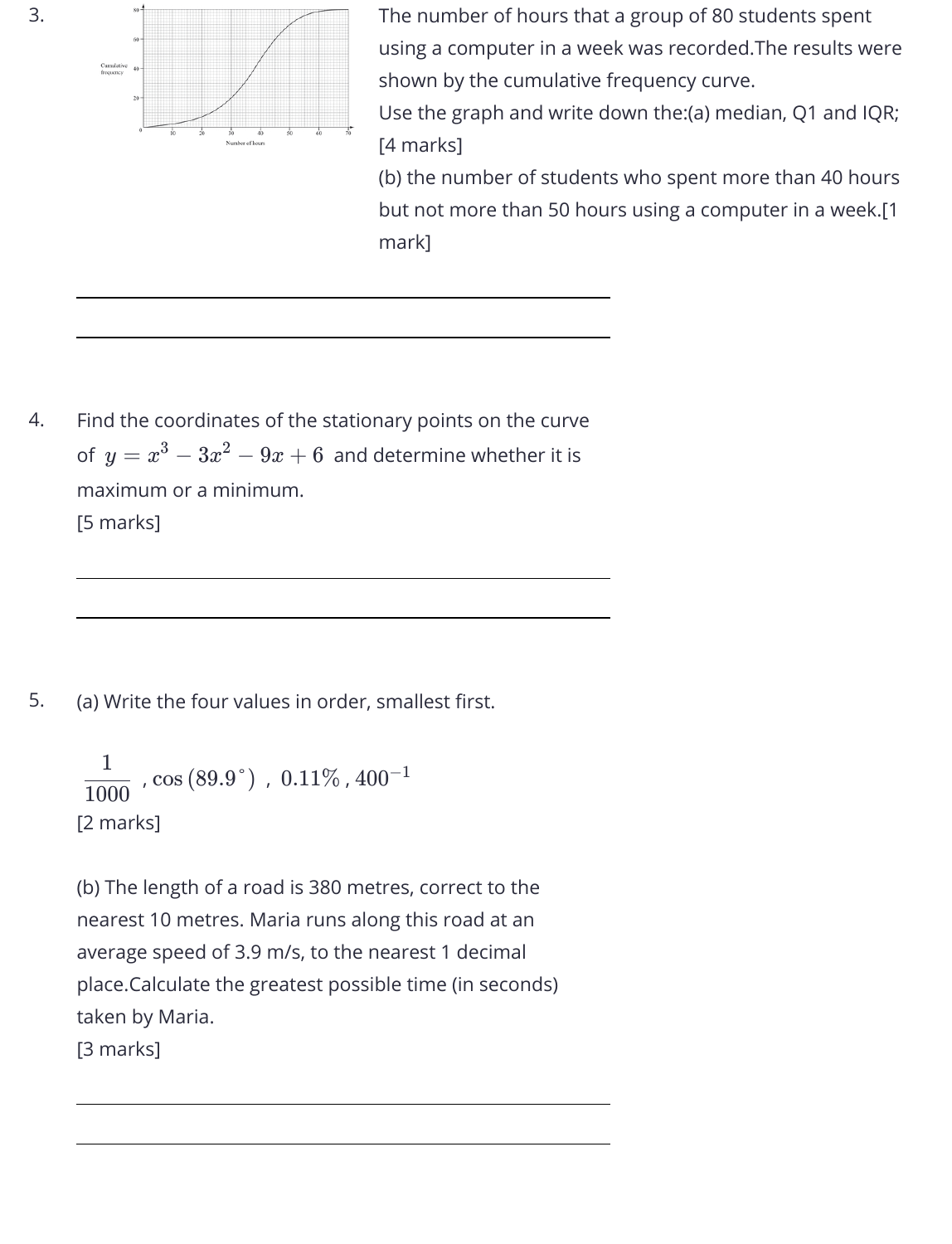## 6. Solve the equations:

(a)  $x^2-5x-6=0\,$  by factorisation (b)  $x^2-102x+460~=~0,~$  correct to 2 decimal places. [6 marks]



(a) Describe fully the single transformation which maps triangle  $A\,$  onto triangle  $B.$ 

[2 marks]

(b) Write down the coordinates of the image of triangle *A* after rotation by  $90\degree$  clockwise about the point (4, 4). [2 marks]

(c) Write down the coordinates of the image of triangle *B* after enlargement with scale factor of 2 and centre (5,0). [2 marks]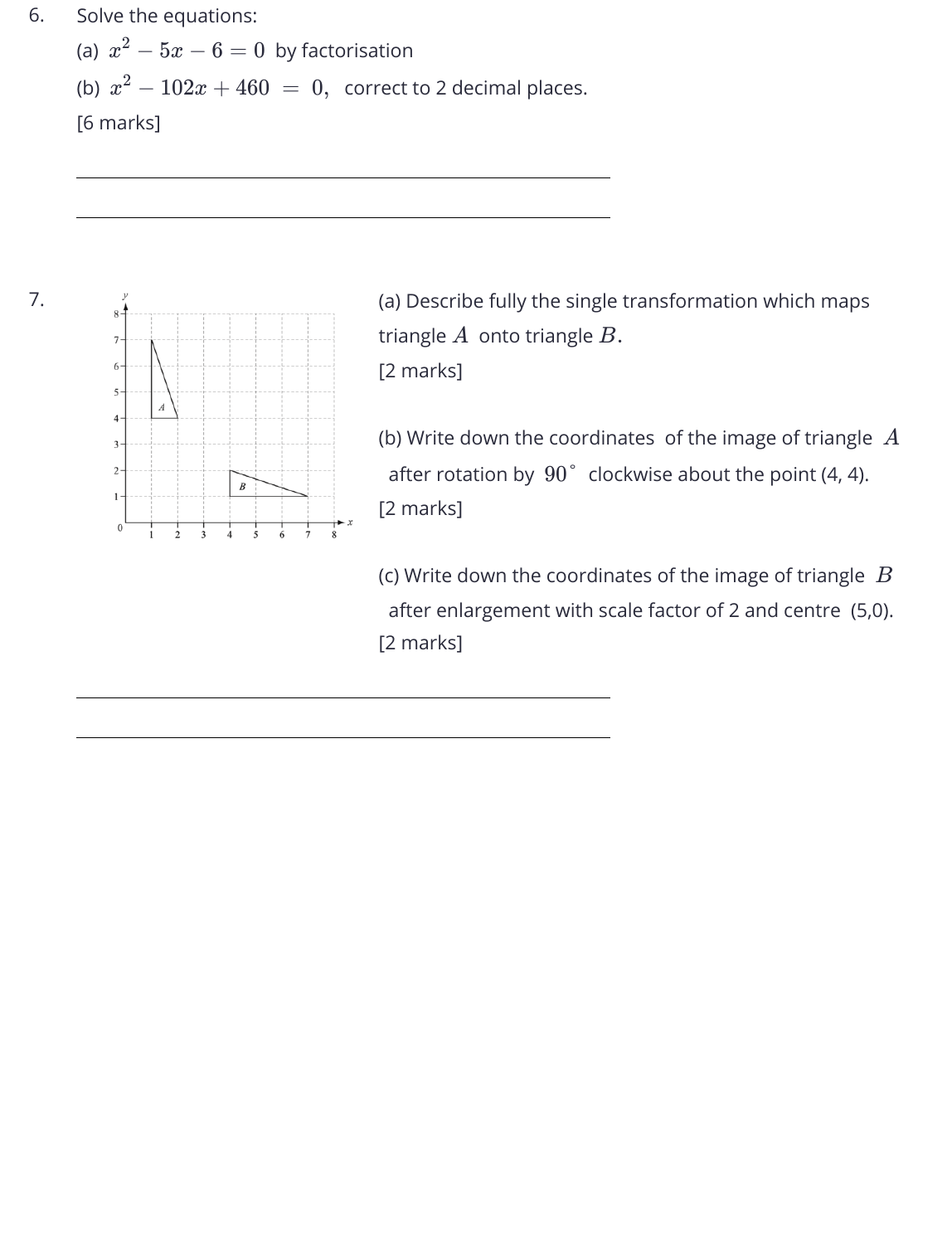

8. The boundary of a park is in the shape of a triangle *ABC*.  $AB = 240$  m,  $BC = 180$  m and  $CA = 140$  m.

> (a) Show completely and clearly that  $\, \angle ACB ~=~ 96.4\degree.$ [3 marks]

(b) Find the measure of  $\, \angle ABC.$ [3 marks]

(c) Ivy computed for the area of the park with the following work and said that the area is 16 695 sq. m. (to the nearest sq. m.).

$$
Area\ =\ \frac{1}{2} \times 140\ \times 240\ x\ \sin{(96.4\degree)}\\ Area=16,\ 695
$$

Do you agree or not? Support/Explain your answer clearly. [2 marks]

(d) If  $B$  is east of  $A,$  write down the bearing of  $C\,$  from  $A.$ [2 marks]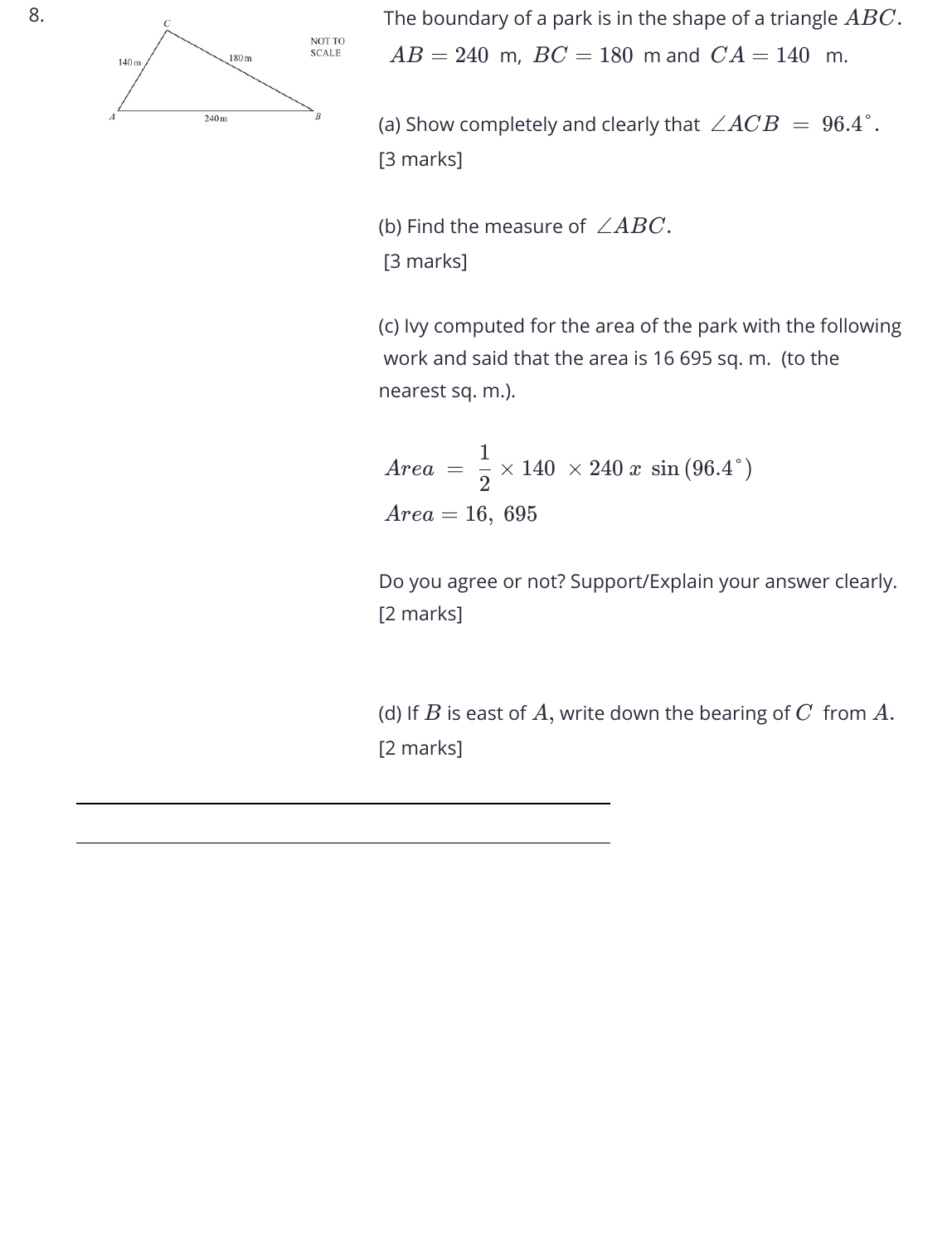

25

Frequency

A group of children were asked how much money they had saved. The histogram and table show the results.

(a) Find the values of  $p, q$  and  $r$ .

[3 marks]

(b) Calculate the estimated mean amount of money the children had. [3 marks]



11.



Calculate the volume of the cone with radius of 10 cm and a slant height of 24 cm. [4 marks]

(Volume of cone =  $\frac{1}{2}\pi r^2 h$  ). 3  $\frac{1}{2\pi r^2}$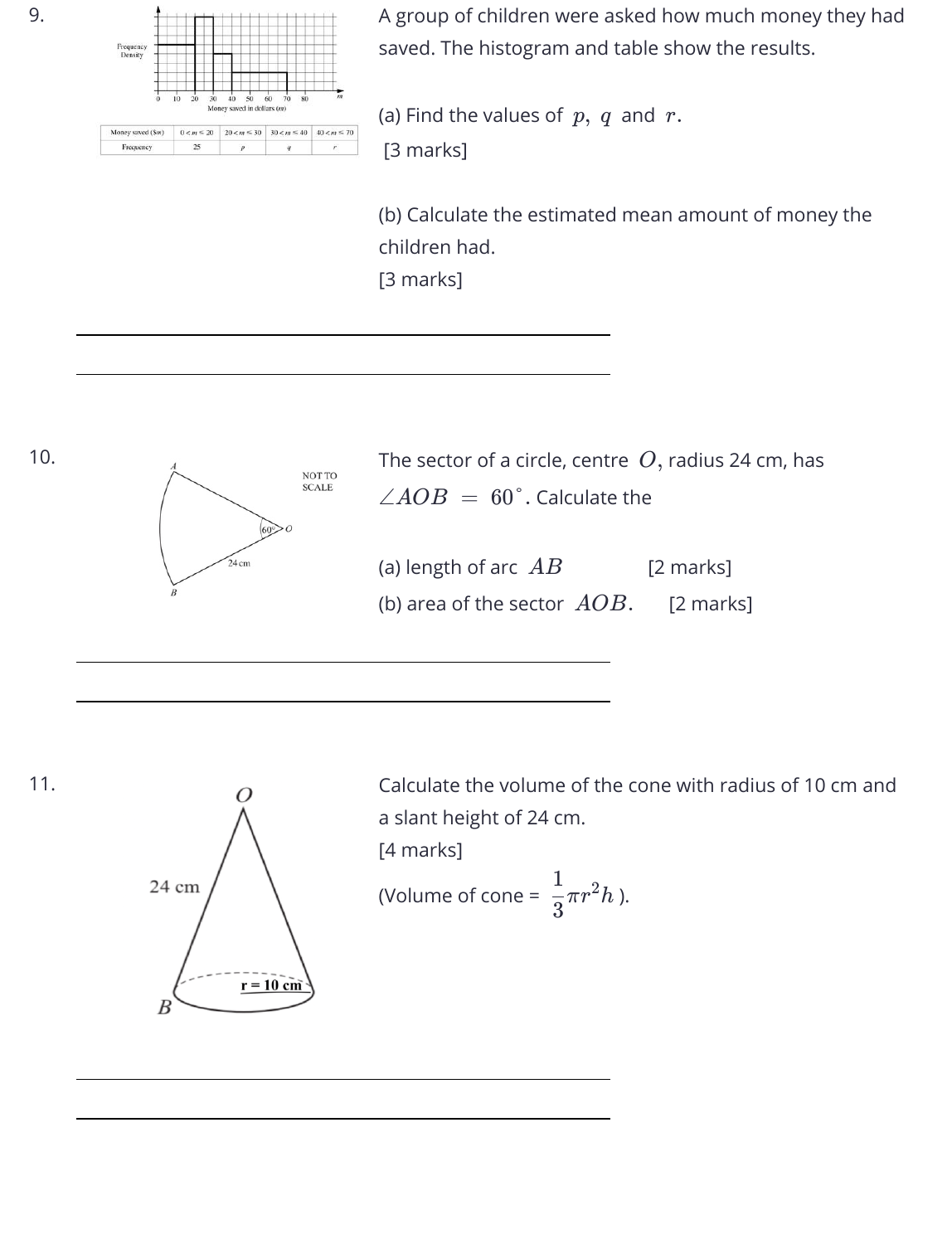12.



90 students are asked which school clubs they attend.

- $D$  = {students who attend drama club}
- $M$  = {students who attend music club}
- $S$  = {students who attend sports club}

39 students attend music club. 26 students attend exactly two clubs 35 students attend drama club.

(a) Find the values of  $w, x, y$ , and  $z$ .  $[3$  marks]

(b) How many students attend all clubs? [1 mark]

(c) How many students attend one club only? [1 mark]

(d) Find n(  $A \cap B$  ).  $\quad$  [1 mark]

(e) Shade the region of the set  $\ D\cap M\cap S'$  .  $\ [1$  mark]



 $A, \ B, \ C$  and  $D$  lie on a circle. The chords  $\,AC\,$  and  $\,BD\,$  intersect at  $\,X.$ Given that  $\angle BAC = 28\degree$  and  $\angle AXD = 52\degree,$  calculate [3 marks] ∠*XCD*.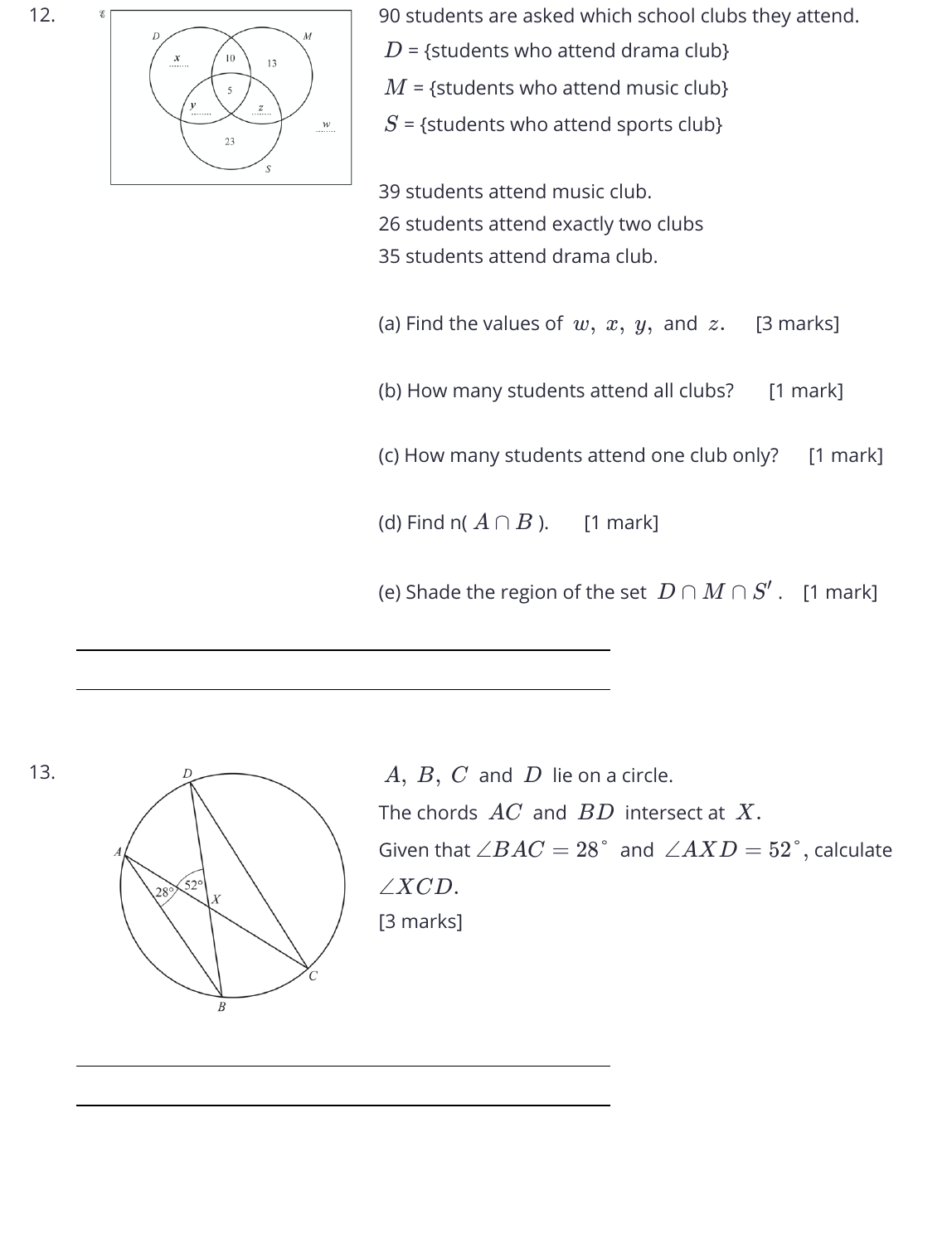

 $PQRS$  is a cyclic quadrilateral in the circle, centre  $\,O.$ It is given that  $\ \angle QOS = 22x^{\degree} \ \ \text{and} \ \ \angle QRS \ = \ 25x^{\degree}.$ Find the value of  $x$  and the measure of the reflex angle [3 marks] ∠*SOQ*.

15. Given the functions:

$$
f\left(x\right)=2x-5\text{ and }g\left(x\right)=\frac{4}{x-2}
$$

Find, in simplest form and/or in single fraction,

(a)  $f\left(x+1\right)$  [2 marks] (b)  $gf\left( x\right)$   $\qquad \left[ 2\text{ marks}\right]$ (e)  $g^{-1}\left(x\right)$   $\quad$  [3 marks]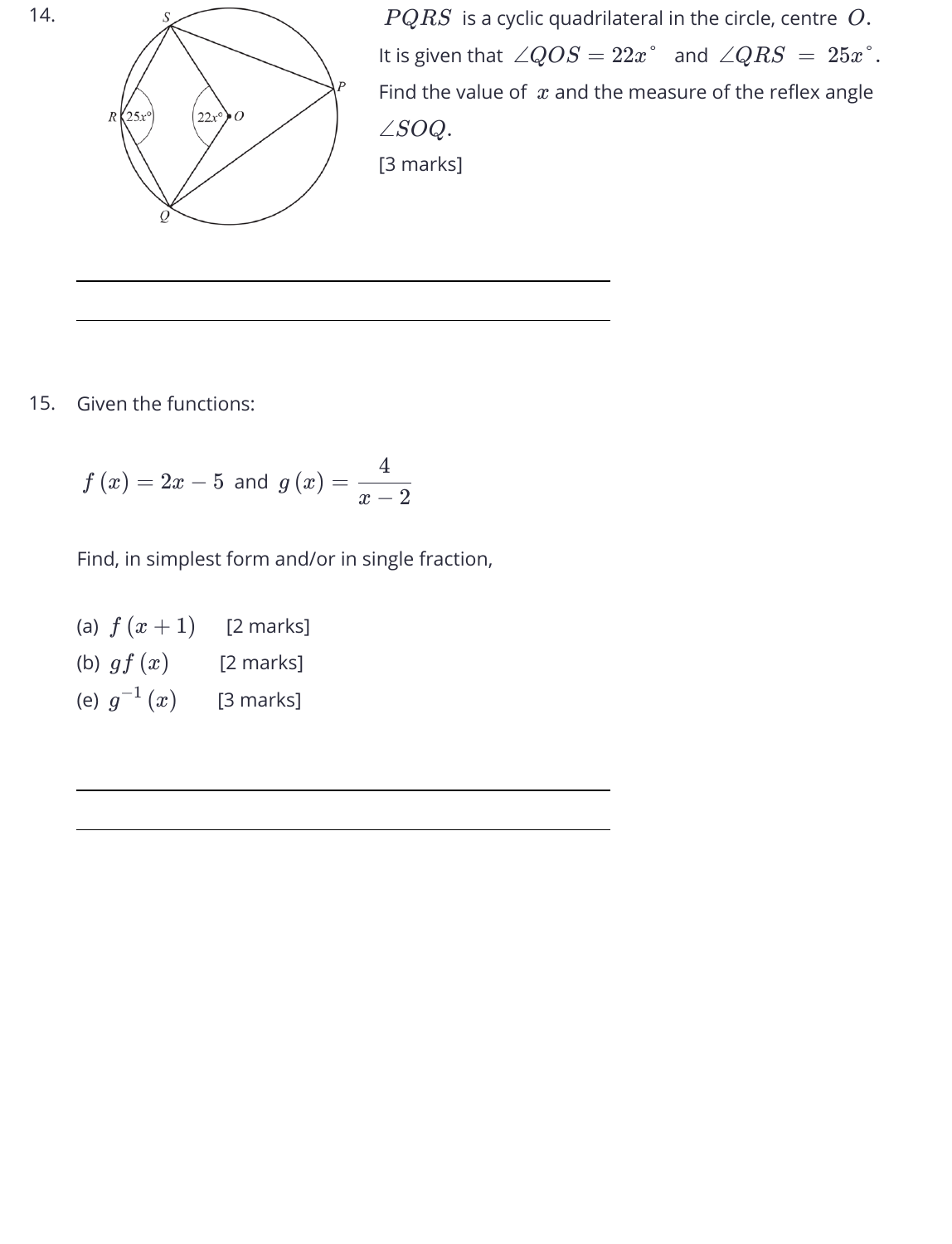

Box A contains 3 black balls and 1 white ball. Box B contains 3 black balls and 2 white balls.

(a) Adel chooses a box and then chooses a ball from this box at random.

The probability that he chooses box A is  $\frac{1}{2}$ . 3 2

Calculate the probability that Adel chooses a black ball.

[3 marks]

(b) Tatiana chooses a box and then chooses 2 balls from this box at random, without replacement.

The probability that she chooses box A is  $\frac{1}{2}$ . 3 2

Find the probability that Tatiana chooses two white balls. [3 marks]



 $\overrightarrow{AB}$  = **b** and  $\overrightarrow{AC}$  = **c**.

Given that  $\overrightarrow{AB}$  = b and  $\overrightarrow{AC}$  = c. (i) Find  $\ C B$  in terms of b and c.  $[1 \text{ mark}]$ 

(ii)  $X$  divides  $\mathit{CB}$  in the ratio 1:3.

 $M$  is the midpoint of  $\ AB.$ 

Find  $MX$  in terms of vectors b and c, in simplest form. [3 marks]

17.